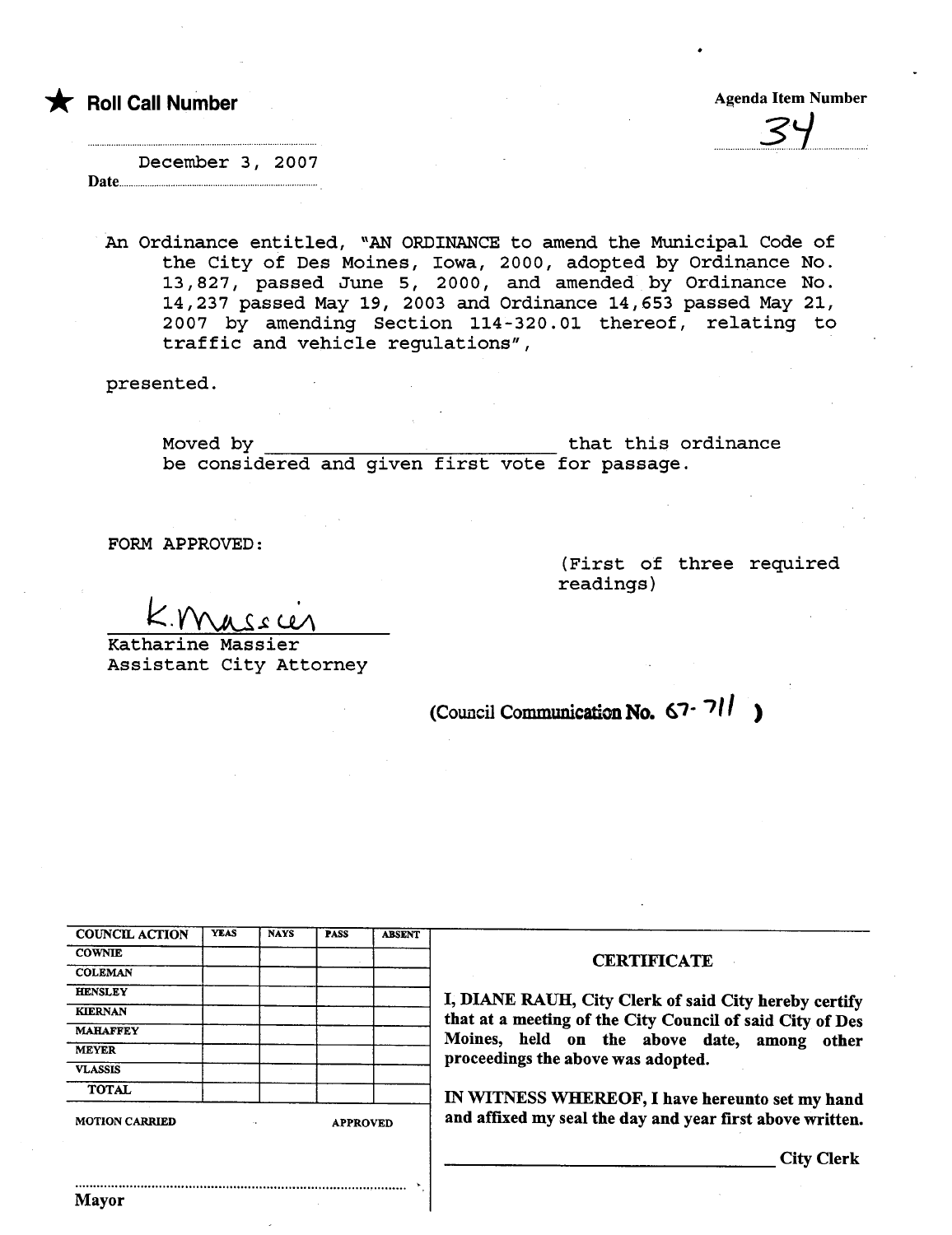#### SUMMARY OF ORDINANCE NO.

AN ORDINANCE to amend the Municipal Code of the City of Des Moines, Iowa, 2000, adopted by Ordinance No. 13,827, passed June 5, 2000, as heretofore amended, by amending Chapter 114 Traffic  $&$  Vehicle Regulations as summarized below. The complete text of the ordinance is available in the City of Des Moines City Clerk's Office, 400 Robert D. Ray Drive, Des Moines, Iowa, or on the City of Des Moines' website at ww.dmgov.org.

#### DES MOINES TRAFFIC REGULATION CHANGES

Amending Chapter 114 of the Municipal Code regarding traffic regulation changes as follows:

A. Modification of Traffic Calming Proposals—41st Street and 42<sup>nd</sup> Street between University Avenue and Forest Avenue.

FORM APPROVED:

 $K.$  Mass $\omega$ **Katharine Massier, Assistant City Attorney** 

T.M. Franklin Cownie, Mayor

Attest:

I, Diane Rauh, City Clerk of the City of Des Moines, Iowa, hereby certify that the above and foregoing is a summary of Ordinance No. , passed by the City Council of said City on , signed by the Mayor on , and published as provided by law in the Business Record on . Authorized by Publication Order No.

Diane Rauh, City Clerk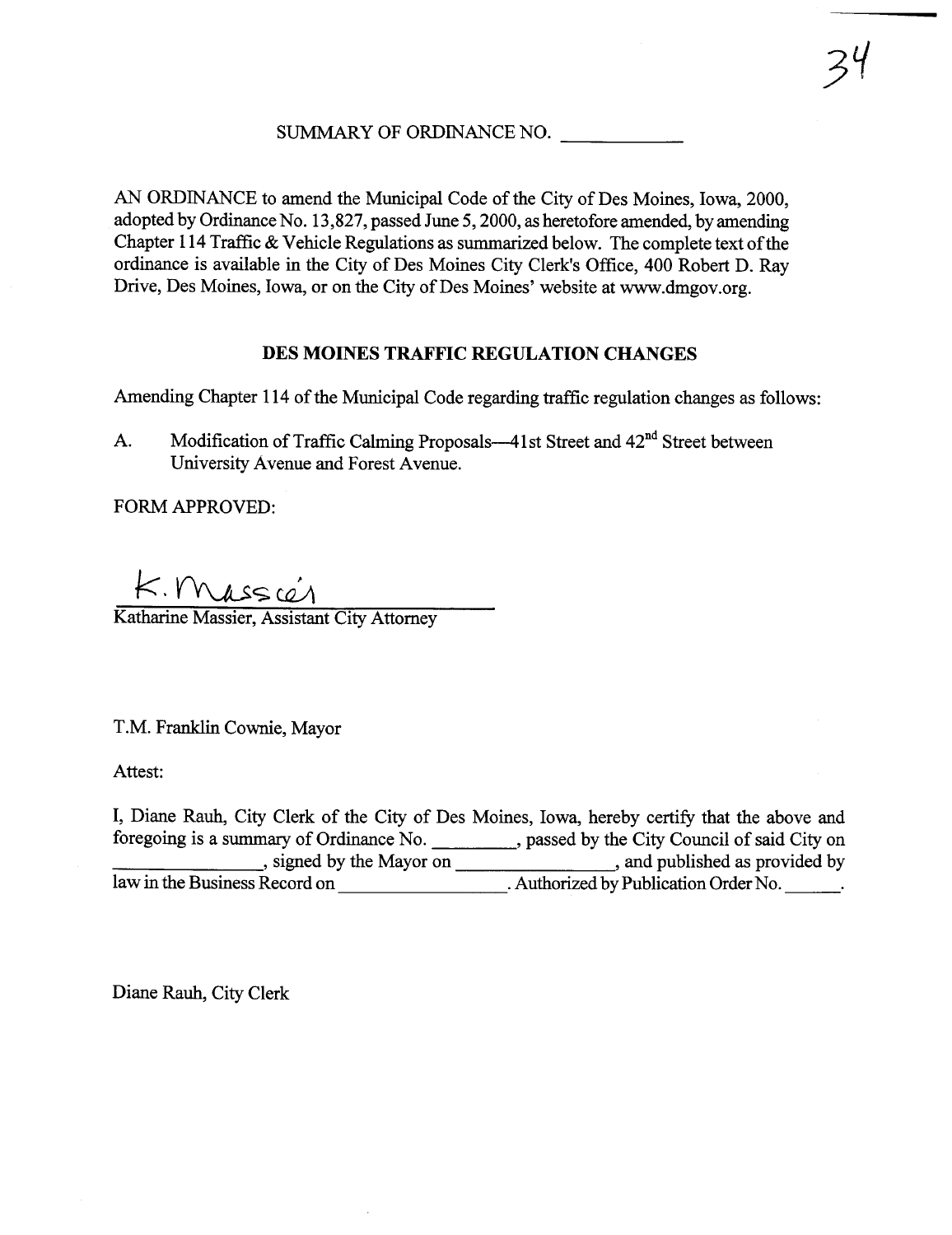$34$ 

AN ORDINANCE to amend the Municipal Code of the City of Des Moines, Iowa, 2000, adopted by Ordinance No. 13,827, passed June 5, 2000, and amended by Ordinance No. 14,237 passed May 19, 2003 and Ordinance 14,653 passed May 21, 2007 by amending Section 114 -320.01 thereof, relating to traffic and vehicle regulations.

Be It Ordained by the City Council of the City of Des Moines, Iowa:

Section 1. That the Municipal Code of the City of Des Moines,

Iowa, 2000, adopted by Ordinance No. 13,827, passed June 5, 2000, and amended by Ordinance No. 14,237 passed May 19, 2003 and Ordinance 14,653 passed May 21, 2007 is hereby amended by amending Section 114-320.01 relating to traffic and vehicle regulations, as follows:

#### Sec. 114-320.01. Prohibited left turns.

No person shall make a left turn with a vehicle at the following locations:<br>(1) At the inte

- At the intersection of East Euclid Avenue and Des Moines Freeway (Interstate Highway 235), ramp C, prohibiting left turns from westbound East Euclid Avenue southbound ramp C.
- (2) At the intersection of Sixth Avenue and Mercy Drive, prohibiting left turns from westbound Mercy Drive to southbound Sixth Avenue, between 3:00 p.m. and 6:00 p.m.
- (3) At the intersection of Thirty-first Street and University Avenue, prohibiting left turns from southbound Thirtyfirst Street to eastbound University Avenue or southbound Thirty-first Street south of University Avenue.
- (4) At the intersection of Thirty-first Street and Des Moines Freeway (Interstate Highway 235), ramp 31-3, prohibiting left turns from southbound Thirty-first Street to eastbound ramp 31-3.
- (5) At the intersection of Forty- second Street and Des Moines Freeway (Interstate Highway 235), ramp 42-3, prohibiting left turns from southbound Forty- second Street to eastbound ramp 42-3.
- (6) At the intersection of Fifty-sixth Street and Des Moines Freeway (Interstate Highway 235), ramp 56-3, prohibiting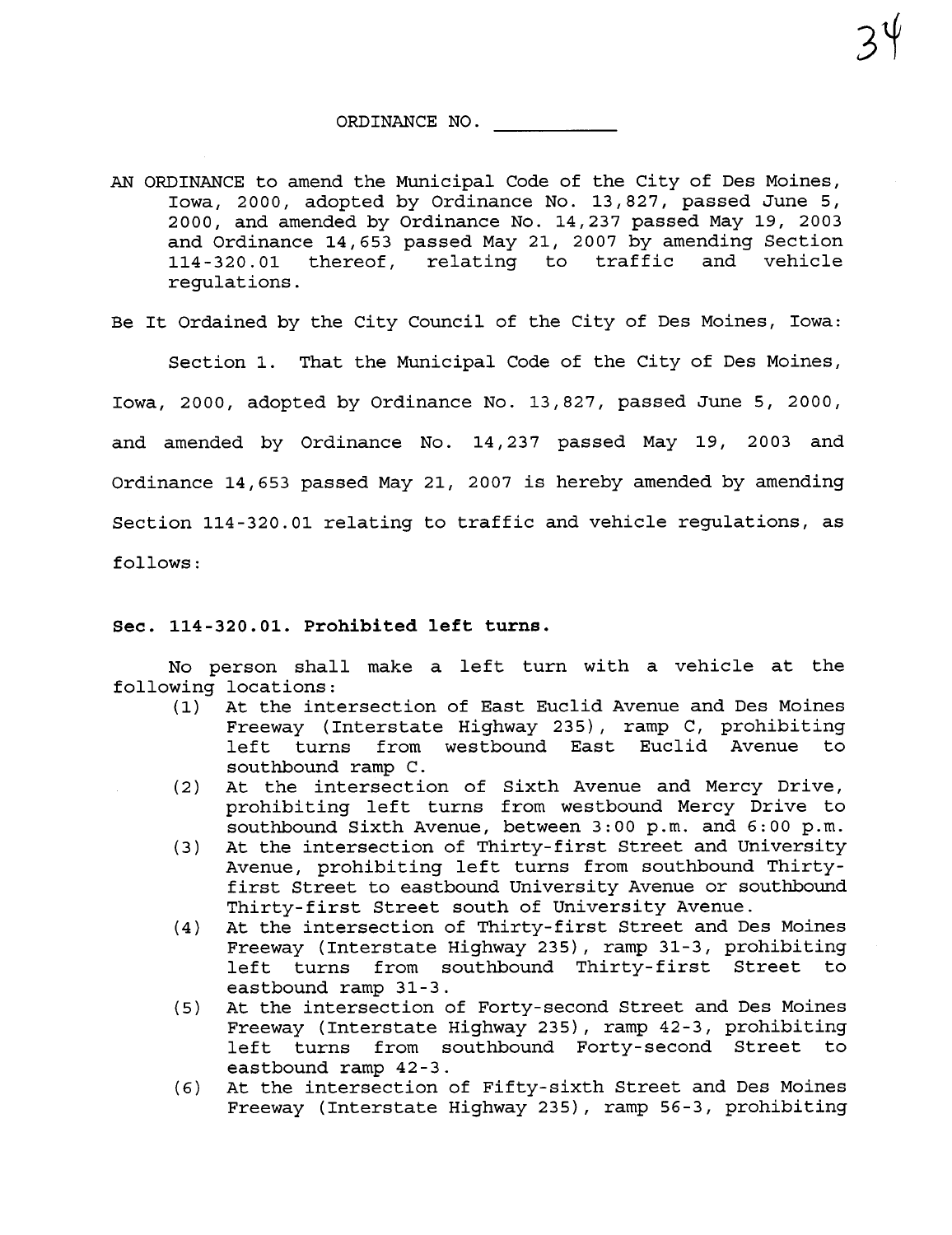left turns from southbound Fifty-sixth Street to eastbound ramp 56-3.

- (7) At the intersection of Southwest Ninth Street and Tuttle Street, prohibiting left turns from the southbound service road of Southwest Ninth Street to Tuttle Street.
- (8) At the intersection of Hickman Road and Sixty- second Street, prohibiting left turns from eastbound Hickman Road to northbound Sixty-second Street, between 7: 00 a.m. to 9: 00 a. m. and 4: 00 p. m. to 6: 00 p. m., Monday through Saturday.
- (9) At the intersection of Hickman Road and Sixty-first Street, prohibiting left turns from eastbound Hickman Road to northbound Sixty-first Street, between 7:00 a.m. to 9: 00 a. m. and 4: 00 p. m. to 6: 00 p. m., Monday through Saturday.
- (10) At the intersection of Fleur Drive and Iowa Highway 5, prohibiting left turns from southbound Fleur Drive to the eastbound Iowa 5 entrance ramp, and prohibiting left turns from northbound Fleur Drive to the westbound Iowa 5 entrance ramp.
- (11) At the intersection of Iowa Highway 28 and Iowa Highway 5, prohibiting left turns from southbound Iowa 28 to the eastbound Iowa 5 entrance ramp, and prohibiting left turns from northbound Iowa 28 to the westbound Iowa 5 entrance ramp.
- (12) At the intersection of Forty-first Street and University Avenue, prohibiting left turns and through movements from southbound Forty-first Street to and/or across University Avenue.
- (13) At the intersection of University Avenue and Forty-first Street, prohibiting left turns from eastbound University Avenue to Forty-first Street.

Sec. 2. This ordinance shall be in full force and effect from

and after its passage and publication as provided by law.

FORM APPROVED:

 $k$ . Massur

Katharine Massier Assistant City Attorney